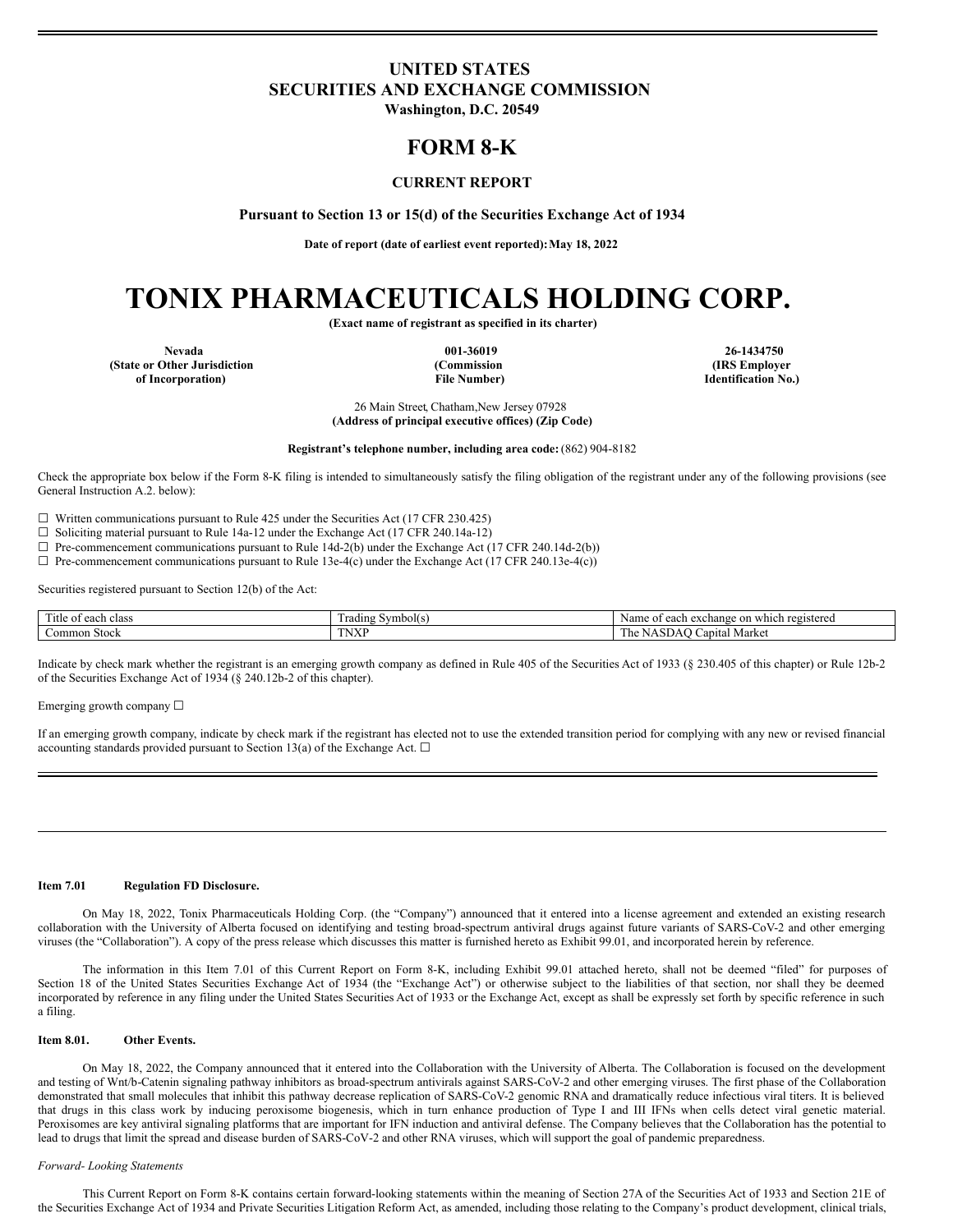clinical and regulatory timelines, market opportunity, competitive position, possible or assumed future results of operations, business strategies, potential growth opportunities and other statement that are predictive in nature. These forward-looking statements are based on current expectations, estimates, forecasts and projections about the industry and markets in which we operate and management's current beliefs and assumptions.

These statements may be identified by the use of forward-looking expressions, including, but not limited to, "expect," "anticipate," "intend," "plan," "believe," "estimate," "potential," "predict," "project," "should," "would" and similar expressions and the negatives of those terms. These statements relate to future events or our financial performance and involve known and unknown risks, uncertainties, and other factors which may cause actual results, performance or achievements to be materially financial performance and involve known and unknown r different from any future results, performance or achievements expressed or implied by the forward-looking statements. Such factors include those set forth in the Company's filings with the SEC. Prospective investors are cautioned not to place undue reliance on such forward-looking statements, which speak only as of the date of this press release. The Company undertakes no obligation to publicly update any forward-looking statement, whether as a result of new information, future events or otherwise.

## **Item 9.01 Financial Statements and Exhibits.**

| (d) | ∑xhibit |                                                                             |
|-----|---------|-----------------------------------------------------------------------------|
|     | No.     | Description.                                                                |
|     | 99.01   | Press release of the Company, dated May 18, 2022                            |
|     | 104     | Cover Page Interactive Data File (embedded within the Inline XBRL document) |

# **SIGNATURE**

Pursuant to the requirement of the Securities Exchange Act of 1934, the registrant has duly caused this report to be signed on its behalf by the undersigned thereunto duly authorized.

# **TONIX PHARMACEUTICALS HOLDING CORP.**

Date: May 18, 2022 By: /s/ Bradley Saenger Bradley Saenger Chief Financial Officer